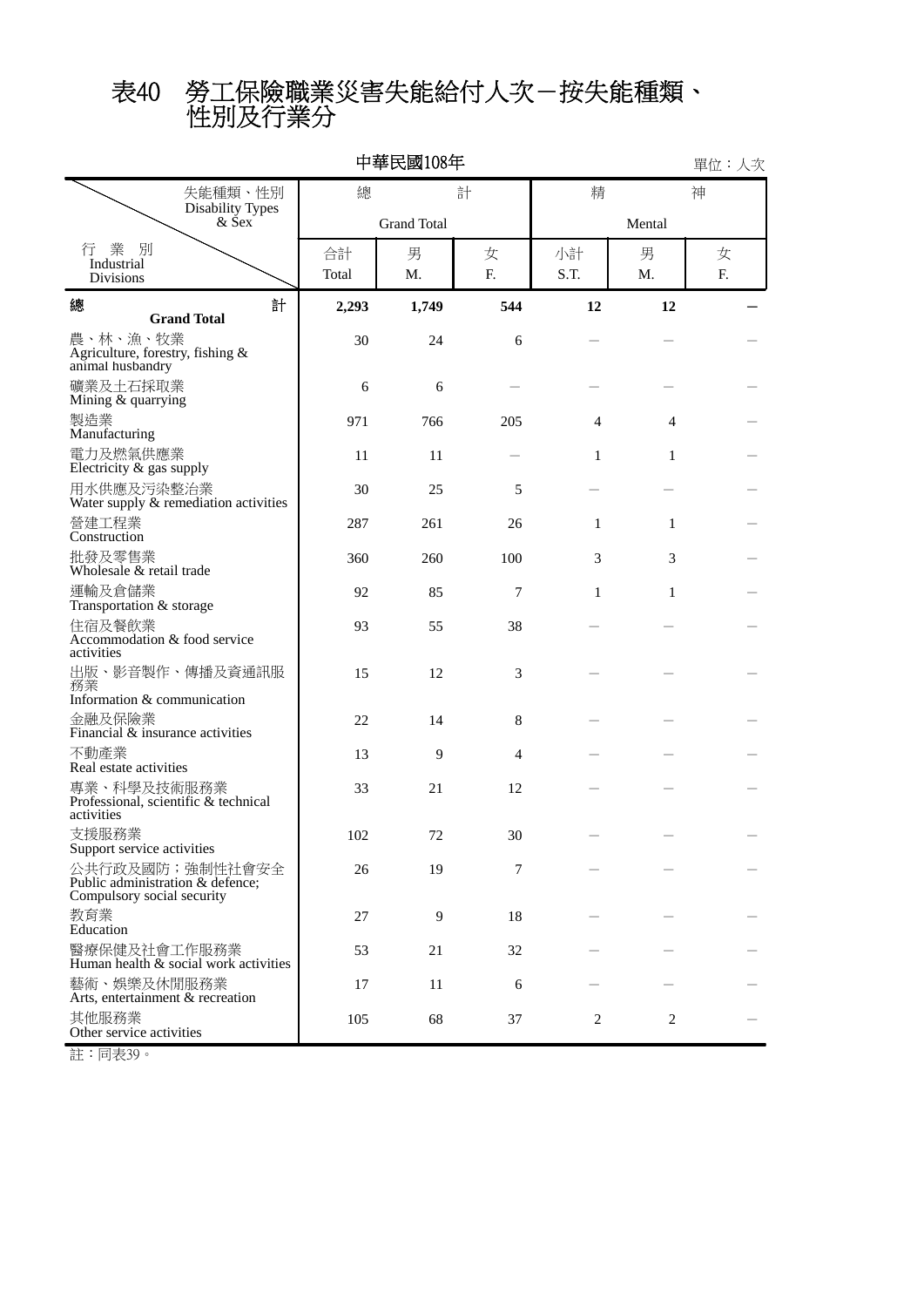|                          |                             |                                |                          |                    | 2019           |            | Unit: Person-case  |                          |                |                             |                          |                             |                   |                             |
|--------------------------|-----------------------------|--------------------------------|--------------------------|--------------------|----------------|------------|--------------------|--------------------------|----------------|-----------------------------|--------------------------|-----------------------------|-------------------|-----------------------------|
| 經<br>眼<br>神              |                             |                                | 耳                        |                    |                |            | 鼻                  |                          | $\Box$         |                             |                          |                             |                   |                             |
|                          | Neuropathic                 |                                |                          | Eyes               |                |            | Ears               |                          |                | Nose                        |                          | Mouth                       |                   |                             |
| 小計<br>S.T.               | 男<br>$\mathbf{M}.$          | 女<br>${\bf F}$                 | 小計<br>S.T.               | 男<br>$\mathbf{M}.$ | 女<br>${\bf F}$ | 小計<br>S.T. | 男<br>$\mathbf{M}.$ | 女<br>${\bf F}.$          | 小計<br>S.T.     | 男<br>$\mathbf{M}.$          | 女<br>${\bf F}$           | 小計<br>S.T.                  | 男<br>M.           | 女<br>${\bf F}$              |
| 259                      | 197                         | 62                             | 98                       | 85                 | 13             | $\sqrt{5}$ | $\mathbf{3}$       | $\mathbf 2$              | 21             | $\boldsymbol{9}$            | 12                       | 31                          | 19                | $\bf 12$                    |
| $\sqrt{5}$               | 5                           | $\overline{\phantom{0}}$       | $\,1$                    | $\,1\,$            |                |            |                    |                          |                |                             |                          | $\,1\,$                     | $\qquad \qquad -$ | $\,1\,$                     |
| $\overline{\phantom{0}}$ |                             |                                | $\,1$                    | $\,1\,$            |                |            |                    |                          |                |                             |                          |                             |                   |                             |
| 56                       | 43                          | 13                             | 39                       | 36                 | $\sqrt{3}$     |            |                    |                          | $\sqrt{2}$     | $\,1\,$                     | $\,1\,$                  | $\boldsymbol{9}$            | $\sqrt{6}$        | $\ensuremath{\mathfrak{Z}}$ |
| $\mathfrak{Z}$           | $\mathfrak{Z}$              | $\qquad \qquad \longleftarrow$ | $\sqrt{2}$               | $\sqrt{2}$         |                |            |                    |                          |                |                             |                          |                             |                   |                             |
| $\overline{4}$           | $\ensuremath{\mathfrak{Z}}$ | $\,1\,$                        | $\,1\,$                  | $\,1$              |                |            |                    |                          |                |                             |                          | $\,1$                       | $\mathbf{1}$      |                             |
| $42\,$                   | 35                          | $\boldsymbol{7}$               | $16\,$                   | 15                 | $\,1$          | $\,1\,$    | $\,1$              | $\overline{\phantom{0}}$ | $\,1\,$        | $\,1$                       | $\overline{\phantom{0}}$ | 5                           | $\sqrt{3}$        | $\sqrt{2}$                  |
| 45                       | 36                          | $\boldsymbol{9}$               | 14                       | $10\,$             | $\overline{4}$ |            |                    |                          | $\epsilon$     | $\sqrt{2}$                  | $\overline{4}$           | $\boldsymbol{6}$            | $\overline{4}$    | $\sqrt{2}$                  |
| $11\,$                   | $11\,$                      |                                | $\,1$                    | $\,1\,$            |                | $\,1\,$    |                    | $\mathbf{1}$             |                |                             |                          |                             |                   |                             |
| 14                       | $11\,$                      | $\ensuremath{\mathfrak{Z}}$    | $\mathfrak s$            | $\mathfrak s$      |                |            |                    |                          | $\mathfrak s$  | $\ensuremath{\mathfrak{Z}}$ | $\sqrt{2}$               | $\ensuremath{\mathfrak{Z}}$ | $\sqrt{2}$        | $\,1\,$                     |
| $\,1$                    | $\overline{\phantom{0}}$    | $\,1$                          | $\,1$                    | $\,1$              |                |            |                    |                          |                |                             |                          | $\,1$                       |                   | $\mathbf{1}$                |
| $\mathfrak{Z}$           | $\sqrt{2}$                  | $\,1\,$                        | $\,1\,$                  | $\,1\,$            |                |            |                    |                          |                |                             |                          | $\,1$                       |                   | $\mathbf 1$                 |
| $\overline{4}$           | $\sqrt{2}$                  | $\sqrt{2}$                     | $\,1\,$                  | $\mathbf 1$        |                |            |                    |                          |                |                             |                          | $\,1\,$                     | $1\,$             |                             |
| $\mathfrak s$            | $\mathfrak s$               |                                | $\sqrt{2}$               | $\sqrt{2}$         |                | $\,1\,$    |                    | $\,1\,$                  | $\sqrt{2}$     | $\,1\,$                     | $\,1\,$                  |                             |                   |                             |
| 24                       | 19                          | $\sqrt{5}$                     | $\mathfrak{Z}$           | $\sqrt{2}$         | $\,1\,$        |            |                    |                          | $\mathbf 1$    |                             | $\mathbf{1}$             |                             |                   |                             |
| $\boldsymbol{9}$         | $\,8\,$                     | $\,1\,$                        |                          |                    |                |            |                    |                          | $\,1$          |                             | 1                        |                             |                   |                             |
| $\mathfrak{S}$           | $\,1$                       | $\overline{4}$                 | $\,1\,$                  | $\,1\,$            |                |            |                    |                          | $\overline{c}$ | $\,1\,$                     | $\,1\,$                  |                             |                   |                             |
| $\mathbf{9}$             | $\overline{4}$              | $\mathfrak s$                  | $\sqrt{3}$               | $\,1$              | $\sqrt{2}$     |            |                    |                          | $\,1$          | $\overline{\phantom{0}}$    | $\,1$                    | $\,1\,$                     | —                 | $\mathbf{1}$                |
| $\sqrt{3}$               | $\sqrt{2}$                  | $\,1\,$                        | $\overline{\phantom{0}}$ |                    |                |            |                    |                          |                |                             |                          |                             |                   |                             |
| $16\,$                   | $\boldsymbol{7}$            | $\boldsymbol{9}$               | $\sqrt{6}$               | $\overline{4}$     | $\sqrt{2}$     | $\sqrt{2}$ | $\sqrt{2}$         |                          |                |                             |                          | $\sqrt{2}$                  | $\sqrt{2}$        |                             |

## **Insurance by Disability Type, Sex and Industry Table 40 Occupational Permanent Disability Benefits under Labor**

Note: See Table 39.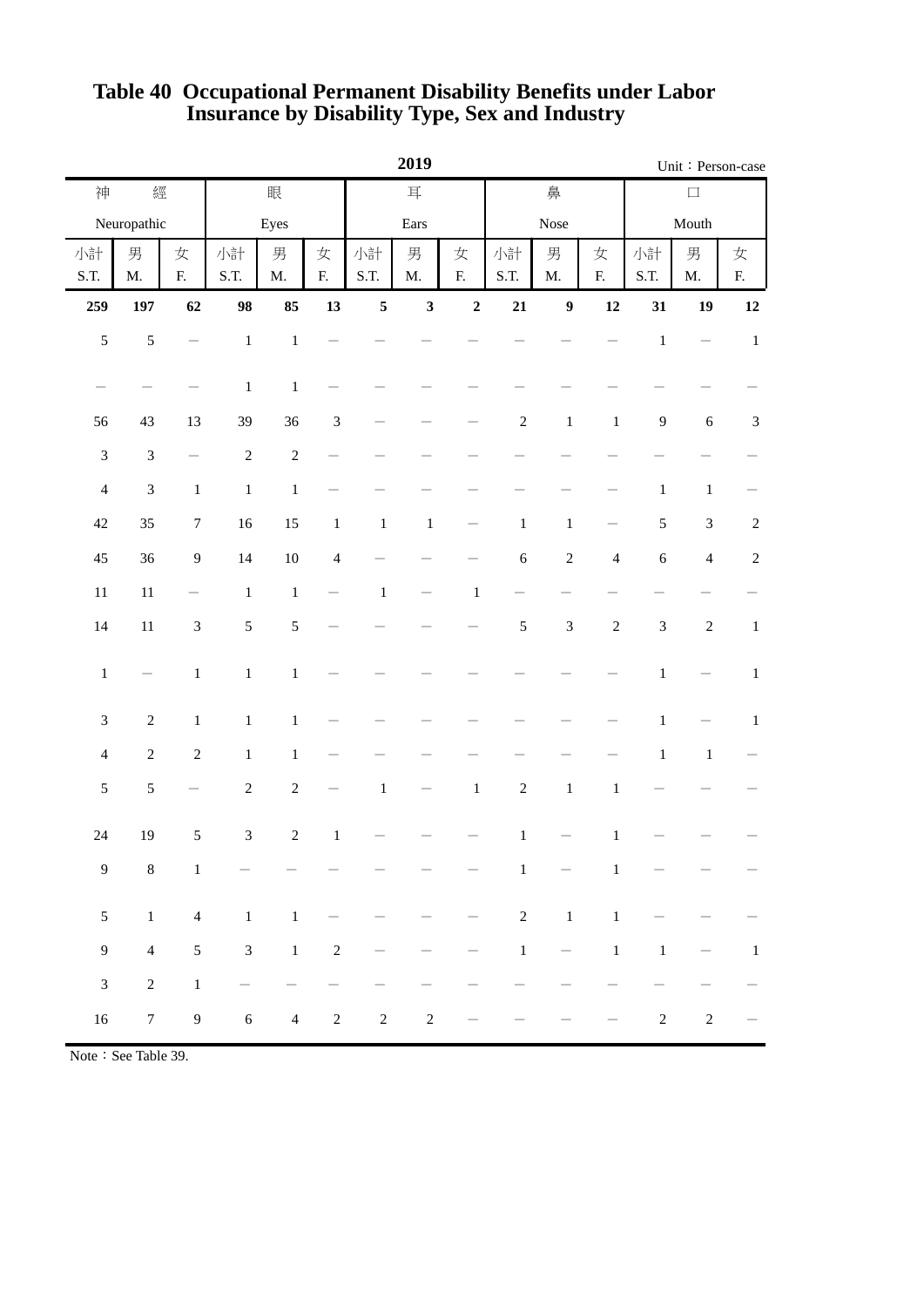# 性別及行業分(續) 表40 勞工保險職業災害失能給付人次-按失能種類、

| 中華民國108年<br>單位:人次                                                                 |                            |                              |                |              |                |    |  |  |  |  |  |
|-----------------------------------------------------------------------------------|----------------------------|------------------------------|----------------|--------------|----------------|----|--|--|--|--|--|
| 失能種類、性別                                                                           | 器<br>軀<br>胸<br>腹<br>部<br>臟 |                              |                |              |                |    |  |  |  |  |  |
| <b>Disability Types</b><br>$&$ Sex                                                |                            | Viscera in chest and abdomen |                | Trunk        |                |    |  |  |  |  |  |
| 業 別<br>行<br>Industrial                                                            | 小計                         | 男                            | 女              | 小計           | 男              | 女  |  |  |  |  |  |
| Divisions                                                                         | S.T.                       | M.                           | F.             | S.T.         | M.             | F. |  |  |  |  |  |
| 計<br>總<br><b>Grand Total</b>                                                      | 190                        | 133                          | 57             | 16           | 13             | 3  |  |  |  |  |  |
| 農、林、漁、牧業<br>Agriculture, forestry, fishing &<br>animal husbandry                  |                            |                              |                | $\mathbf{1}$ | $\mathbf{1}$   |    |  |  |  |  |  |
| 礦業及土石採取業<br>Mining & quarrying                                                    | $\overline{2}$             | $\overline{2}$               |                |              |                |    |  |  |  |  |  |
| 製造業<br>Manufacturing                                                              | 104                        | 63                           | 41             | $-1$         |                | -1 |  |  |  |  |  |
| 電力及燃氣供應業<br>Electricity & gas supply                                              |                            |                              |                |              |                |    |  |  |  |  |  |
| 用水供應及污染整治業<br>Water supply & remediation activities                               |                            |                              |                |              |                |    |  |  |  |  |  |
| 營建工程業<br>Construction                                                             | 20                         | 19                           | 1              | 4            | 4              |    |  |  |  |  |  |
| 批發及零售業<br>Wholesale & retail trade                                                | 14                         | 12                           | $\overline{2}$ | 3            | 2              | 1  |  |  |  |  |  |
| 運輸及倉儲業<br>Transportation & storage                                                | 10                         | 9                            | 1              |              |                |    |  |  |  |  |  |
| 住宿及餐飲業<br>Accommodation & food service<br>activities                              | 4                          | $\overline{4}$               |                | $\mathbf{1}$ |                | 1  |  |  |  |  |  |
| 出版、影音製作、傳播及資通訊服<br>務業<br>Information & communication                              | 3                          | 3                            |                |              |                |    |  |  |  |  |  |
| 金融及保險業<br>Financial $\&$ insurance activities                                     | 1                          |                              | 1              |              |                |    |  |  |  |  |  |
| 不動產業<br>Real estate activities                                                    | 1                          | 1                            |                |              |                |    |  |  |  |  |  |
| 專業、科學及技術服務業<br>Professional, scientific & technical<br>activities                 | 4                          | 1                            | 3              |              |                |    |  |  |  |  |  |
| 支援服務業<br>Support service activities                                               | 10                         | 8                            | 2              | 3            | 2              | 1  |  |  |  |  |  |
| 公共行政及國防;強制性社會安全<br>Public administration & defence;<br>Compulsory social security | 2                          | 1                            | $\mathbf{1}$   | 1            | 1              |    |  |  |  |  |  |
| 教育業<br>Education                                                                  |                            |                              |                |              |                |    |  |  |  |  |  |
| 醫療保健及社會工作服務業<br>Human health $\&$ social work activities                          | 7                          | 5                            | $\overline{2}$ | 2            | $\overline{2}$ |    |  |  |  |  |  |
| 藝術、娛樂及休閒服務業<br>Arts, entertainment & recreation                                   | 2                          | 2                            |                |              |                |    |  |  |  |  |  |
| 其他服務業<br>Other service activities                                                 | 6                          | 3                            | 3              | 2            | 1              | 1  |  |  |  |  |  |